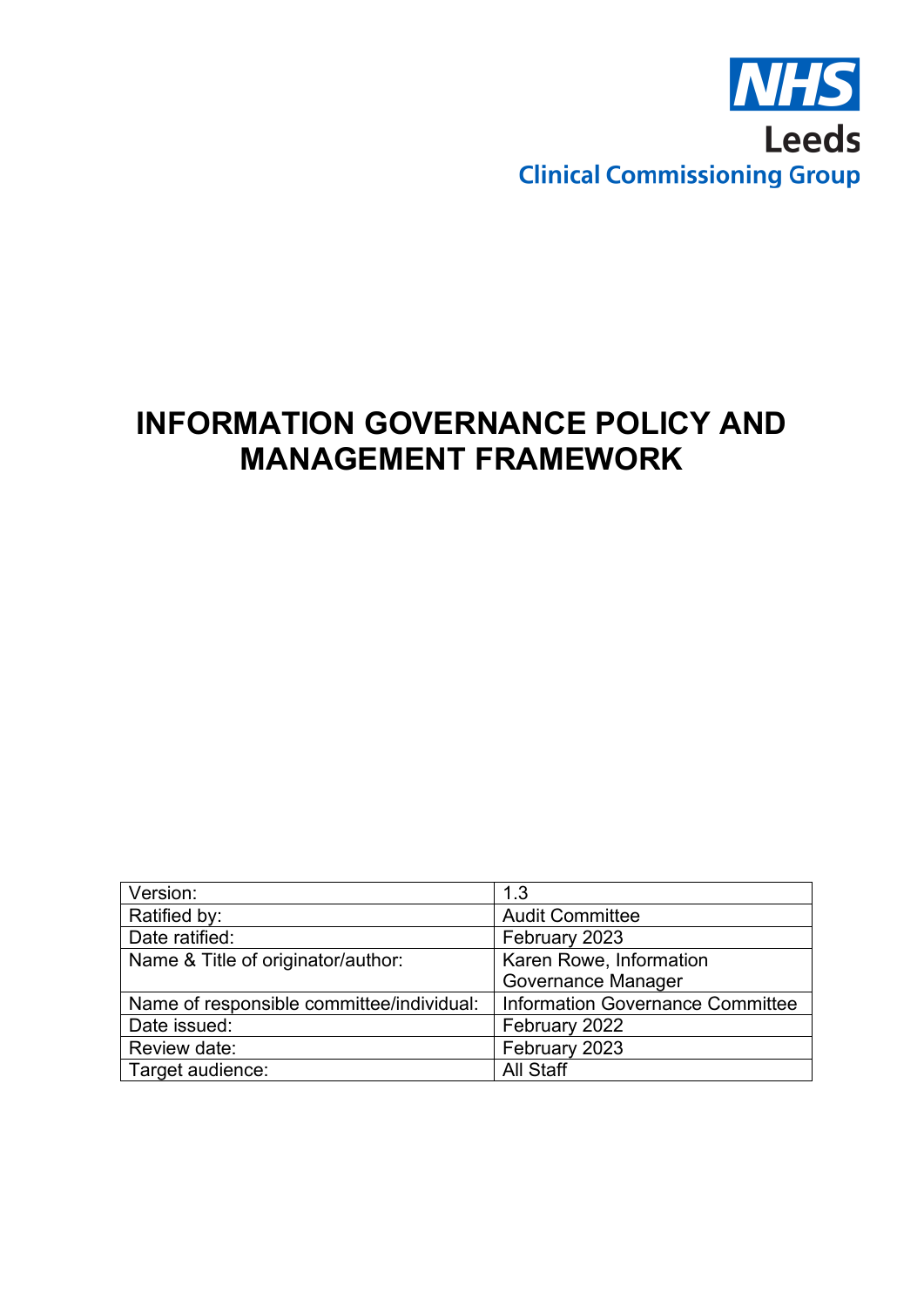## **Executive Summary**

The aim of this policy is to ensure that all staff understand their responsibilities regarding any information which they come into contact during the course of their work and to provide assurance to the Governing Body that such information is dealt with legally, securely, efficiently and effectively.

The policy outlines the responsibilities of all staff in regard to Information Governance and identifies the CCG's obligations in respect of legal compliance and information security. In addition, the annual IG work plan for raising staff awareness of their responsibilities is included as an appendix to this policy.

The CCG will establish, implement and maintain procedures linked to this policy to ensure compliance with the UK General Data Protection Regulation (GDPR) and Data Protection Act 2018 (DPA), Freedom of Information Act 2000 (FOI) and other related legislation and guidance, contractual responsibilities and to support the assurance standards of the Data Security and Protection Toolkit (DSPT).

This policy supports the CCG in its role as a commissioner of health services and will assist in the safe sharing of information with its partner agencies.

### **Equality Statement**

This policy applies to all employees, Governing Body members and members of Leeds Clinical Commissioning Group's Partnership irrespective of age, race, colour, religion, disability, nationality, ethnic origin, gender, sexual orientation or marital status, domestic circumstances, social and employment status, HIV status, gender reassignment, political affiliation or trade union membership.

A full Equality Impact Assessment is not considered to be necessary as this policy will not have a detrimental impact on a particular group.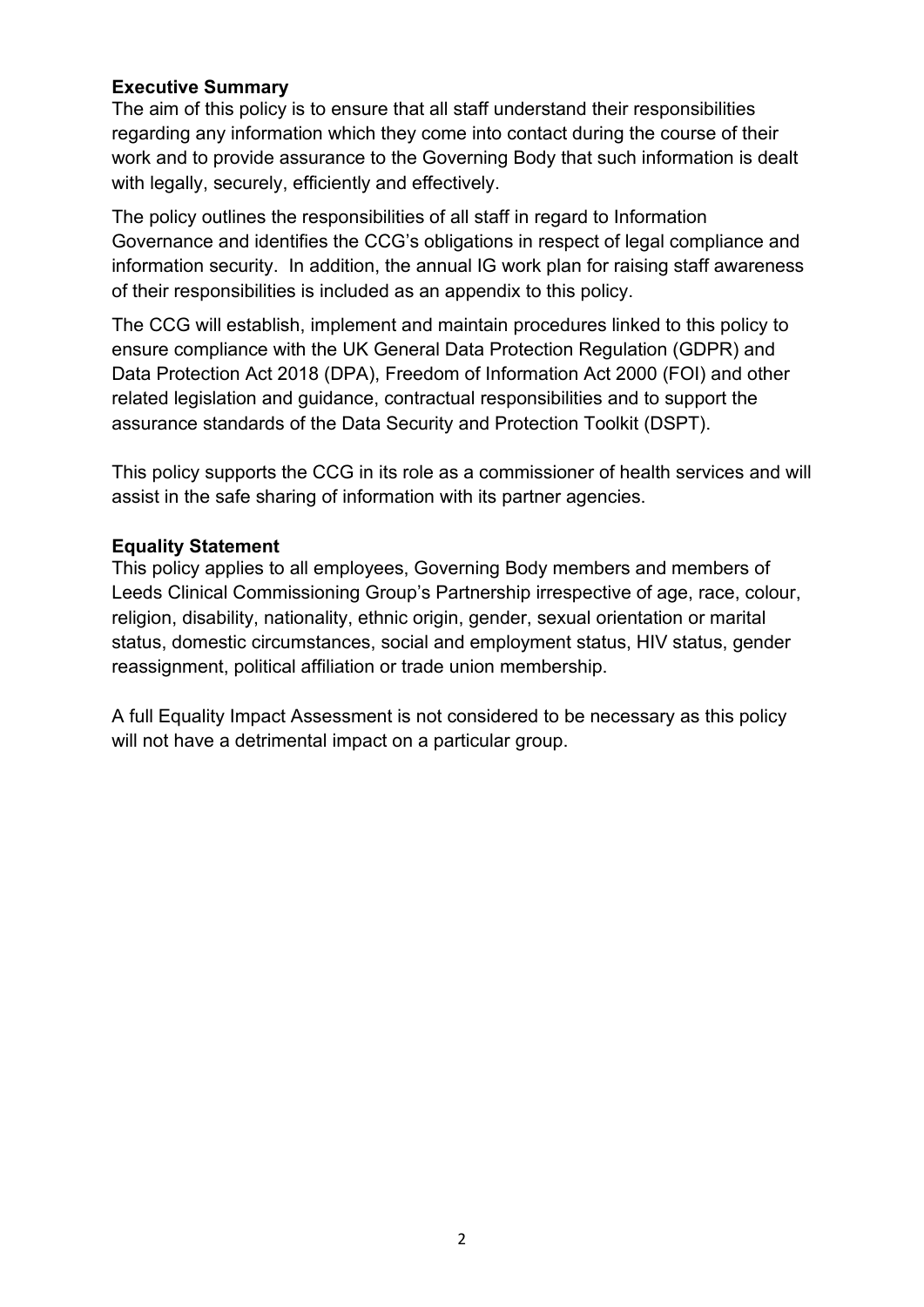# **Contents**

| 1. Introduction                                         | 4                       |
|---------------------------------------------------------|-------------------------|
| 2. Scope                                                | 4                       |
| 3. Roles and Accountability                             | 5                       |
| 3.1 The Governing Body                                  | 5                       |
| 3.2 Quality & Performance Committee                     | 5                       |
| 3.3 Information Governance Committee                    | 5                       |
| 3.4 Senior Information Risk Owner (SIRO)                | 6                       |
| <b>3.5 Caldicott Guardian</b>                           | 6                       |
| 3.6 Information Asset Owners and Administrations        | 6                       |
| 3.7 Cyber Assurance and Compliance Manager              | 6                       |
| 3.8 Information Asset Owners and Administrators         | 6                       |
| 3.9 Managers                                            | $\overline{7}$          |
| 3.10 Employees                                          | $\overline{\mathbf{7}}$ |
| <b>3.11 Third Party Contractors</b>                     | $\overline{7}$          |
| 3.12 Clinical Services                                  | $\overline{\mathbf{7}}$ |
| <b>3.13 Support Services</b>                            | 8                       |
| 4. Governance Arrangements                              | 8                       |
| 5. Key Principles and Procedures                        | 8                       |
| 5.1 Legal Compliance                                    | 8                       |
| <b>5.3 Information Security</b>                         | 10                      |
| 5.4 Clinical Information Assurance, Quality Assurance & |                         |
| <b>Record Management</b>                                | 10                      |
| 6. Training                                             | 11                      |
| 7. Incident Management                                  | 11                      |
| 8. Monitoring Compliance and Effectiveness              | 11                      |
| 9. Associated Documentation                             | 11                      |
| 10. Implementation and Dissemination                    | 12                      |
| 11. Review                                              | 12                      |

**Appendix 1: Documented Action Plan for Raising Staff Awareness**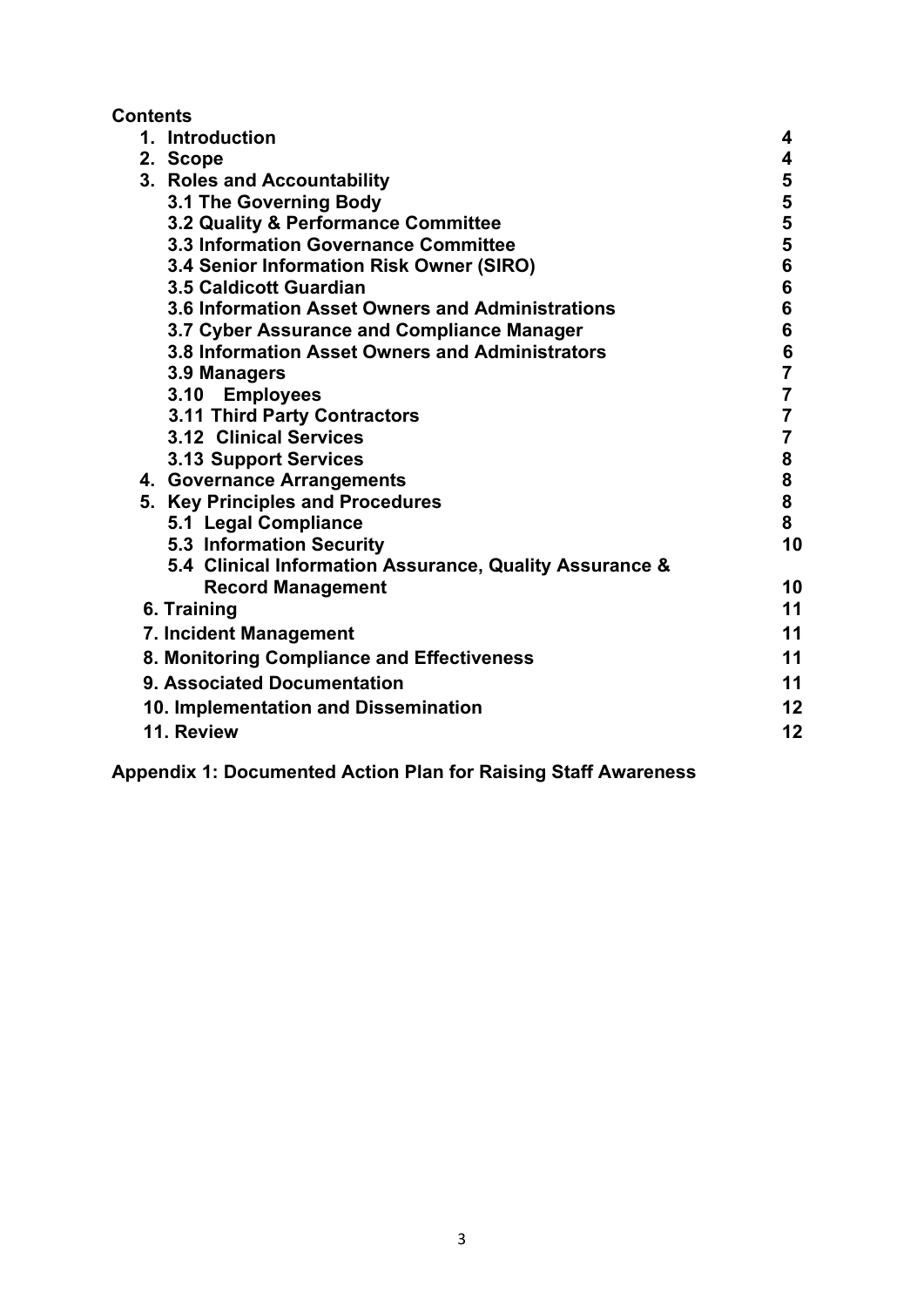## **1 Introduction**

NHS Leeds Clinical Commissioning Group (CCG) recognises the importance of reliable information, both in terms of the clinical management of individual patients and the efficient management of services and resources. The CCG also recognises the duty of confidentiality owed to patients, families, staff and business partners with regard to all the ways in which it processes, stores, shares and disposes of information.

This overarching Information Governance Policy and Management Framework sets out how the CCG will meet their information governance obligations and outlines the underlying operational policies and procedures which will enable the CCG to fulfil their information governance responsibilities.

The policy provides a framework to bring together all of the requirements, standards and best practice that apply to the handling of confidential, business sensitive and personal information

### **2 Scope**

This policy must be followed by all staff who work for or on behalf of the CCG including those on temporary or honorary contracts, secondments, volunteers, pool staff, Governing Body members, students and Leeds City Council staff working on behalf of the CCG. The policy is applicable to all areas of the organisation and adherence should be included in all contracts for outsourced or shared services. There are no exclusions.

This policy and framework covers all aspects of information within the organisation, including (but not limited to):

- Patient/Client/Service User information
- Personnel/Staff information
- Organisational information
- Structured and unstructured record systems paper and electronic
- Photographic images, digital, text or video recordings including **CCTV**
- All information systems purchased, developed and managed by/or on behalf of the organisation
- CCG information held on paper, floppy disc, CD, USB/Memory sticks, computers, laptops, tablets, mobile phones and cameras

The processing of all types of information, including (but not limited to):

- Transferring of information e-mail, post, telephone, MS Teams and removable media such as laptops and memory sticks, etc.
- Sharing of information for clinical, operational or legal reasons
- The storage and retention of information
- The destruction of information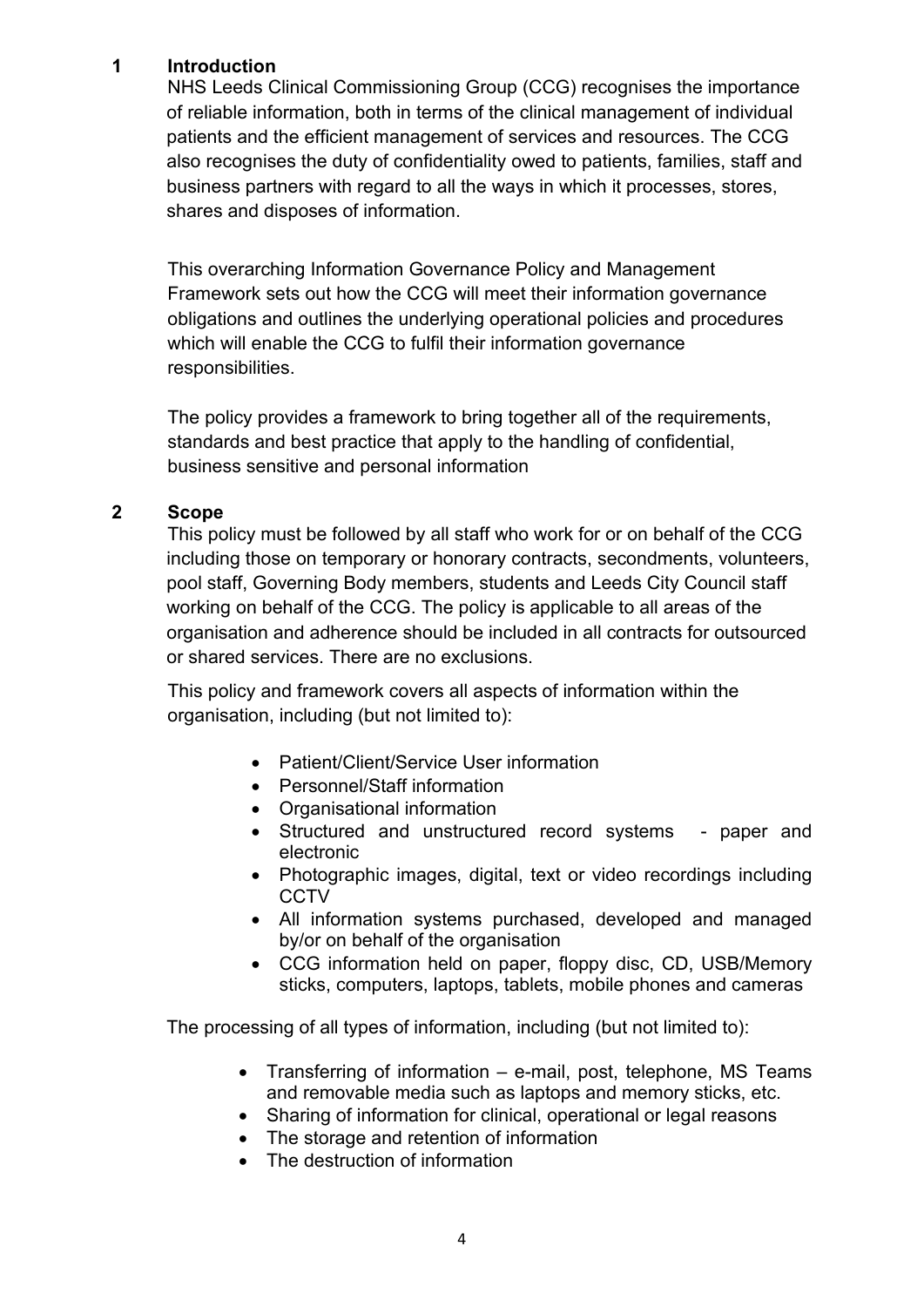The CCG recognises the changes introduced to information management as a result of the Health and Social Care Act 2012 and the Health and Social Care (Safety and Quality) Act 2015 and will work with national bodies and partners to ensure the continuing safe use of information to support services and clinical care.

Failure to adhere to this policy may result in disciplinary action and/or referral to the appropriate regulatory bodies including the police and professional bodies.

#### **3 Roles and Accountability 3.1 The Governing Body**

The Governing Body is accountable for ensuring that the necessary support and resources are available for the effective implementation of this policy. It has responsibility for the Information Governance Agenda supported by identified senior roles i.e. Caldicott Guardian and SIRO.

## **3.2 Audit Committee**

The Information Governance agenda will be led by the SIRO supported by the information governance team and will report through the Information Governance / Business Intelligence/Information Technology (IG/BI/IT) Committee to the Audit Committee.

The Data Protection Officer provides the Audit Committee with an independent view of the organisation's compliance with the GDPR.

The Information Governance work programme, and new or significantly amended strategies and policies are escalated to the IG/BI/IT Committee for their consideration and onward approval by the Audit Committee.

### **3.3 Information Governance / Business Intelligence/Information Technology (IG/BI/IT) Committee**

The IG/BI/IT Committee meets on a bi-monthly basis and consists of the SIRO, Caldicott Guardian, Information Governance Managers, Data Protection Officer, Records Manager, Cyber Assurance lead and appropriate representation from other areas of the organisation as required. The IG/BI/IT Committee will:

- report to the Audit Committee
- support the SIRO and Caldicott Guardian in their roles
- monitor information governance performance annually using the Data Security and Protection Toolkit.
- be responsible for overseeing operational information governance issues
- develop and maintain policies, standards, procedures and guidance
- co-ordinate and monitor the implementation of the information governance policy and management framework across the CCG
- provide direction in formulating, establishing and promoting IG policies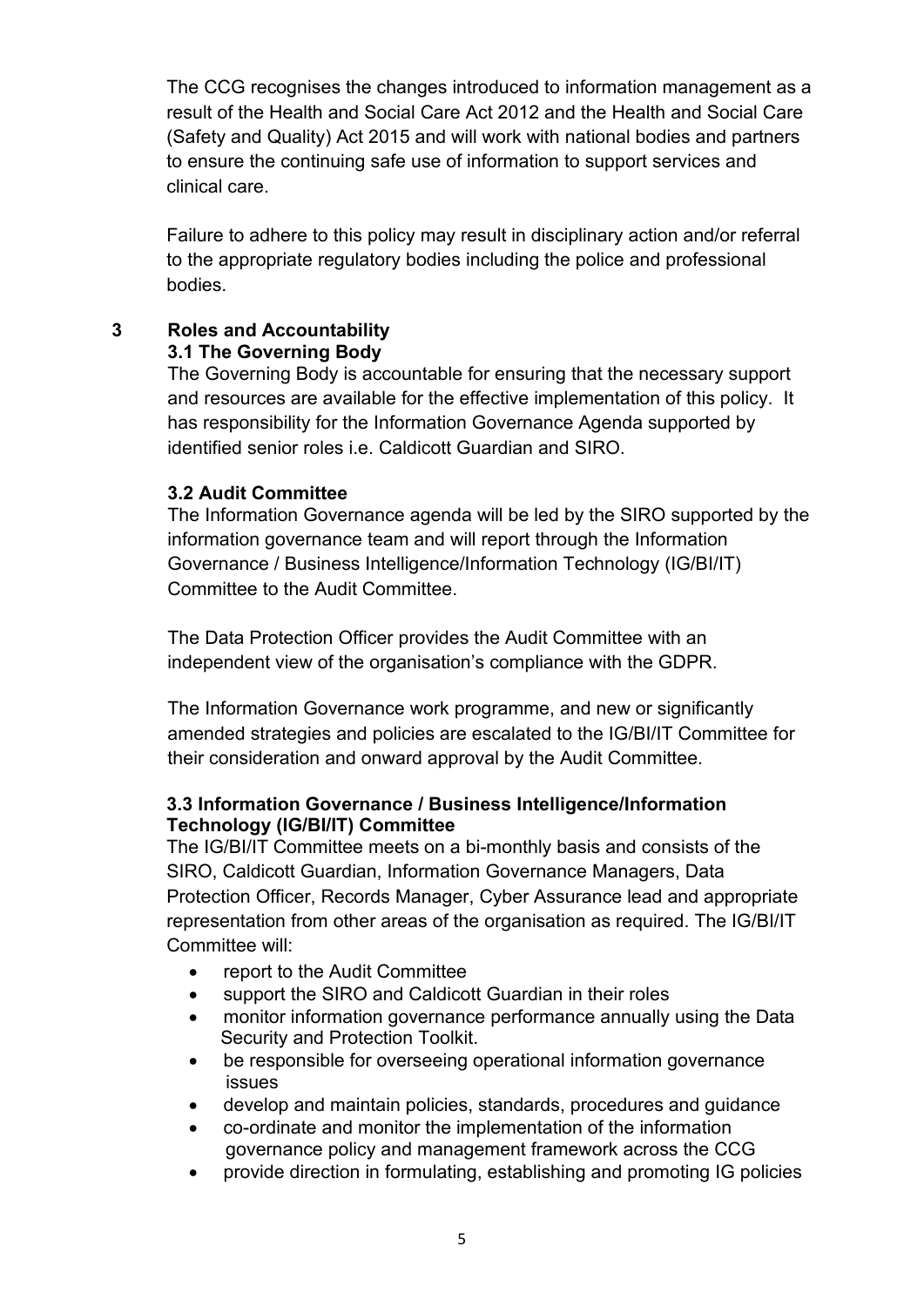- ensure that the approach to information handling is communicated to all staff and made available to the public
- ensure that appropriate training is made available to staff and completed as necessary to support their duties
- monitor information handling activities to ensure compliance with the law and guidance

## **3.4 Senior Information Risk Owner (SIRO)**

The SIRO is responsible for ensuring that organisational information risks are properly identified, managed and that appropriate assurance mechanisms exist. The SIRO will:

- understand how the strategic business goals of the CCG may be impacted by information risks, and how those risks may be managed
- implement and lead the CCG's information governance risk assessment and management processes within the organisation
- providing a focal point for the resolution and/or discussion of IG issues
- own the CCG's Information Security Policy
- undertake training as necessary to ensure they remain effective in their role as SIRO

## **3.5 Caldicott Guardian**

The Caldicott Guardian oversees the arrangements for the use and sharing of patient information and will:

- act as the 'conscience' of the CCG
- represent and champion Information Governance requirements and issues at a senior management level
- facilitate and enable information sharing and advise on options for lawful and ethical processing of information
- ensure that confidentiality issues are appropriately reflected in organisational strategies, policies and working procedures for staff
- oversee all arrangements, protocols and procedures where confidential patient information may be shared with external bodies both within, and outside, the NHS
- undertake training as necessary to ensure they remain effective in this role

## **3.6 Data Protection Officer**

Article 38 of the GDPR provides that the controller and the processor shall ensure that the DPO is 'involved, properly and in a timely manner, in all issues which relate to the protection of personal data'. Article 39(1)(b) entrusts DPOs with the duty to monitor compliance with the GDPR. Recital 97 further specifies that DPO 'should assist the controller or the processor to monitor internal compliance with this Regulation'.

As part of these duties to monitor compliance, DPOs may, in particular:

- Collect information to identify processing activities
- Analyse and check the compliance of processing activities
- Inform, advise and issue recommendations to the controller or
- processor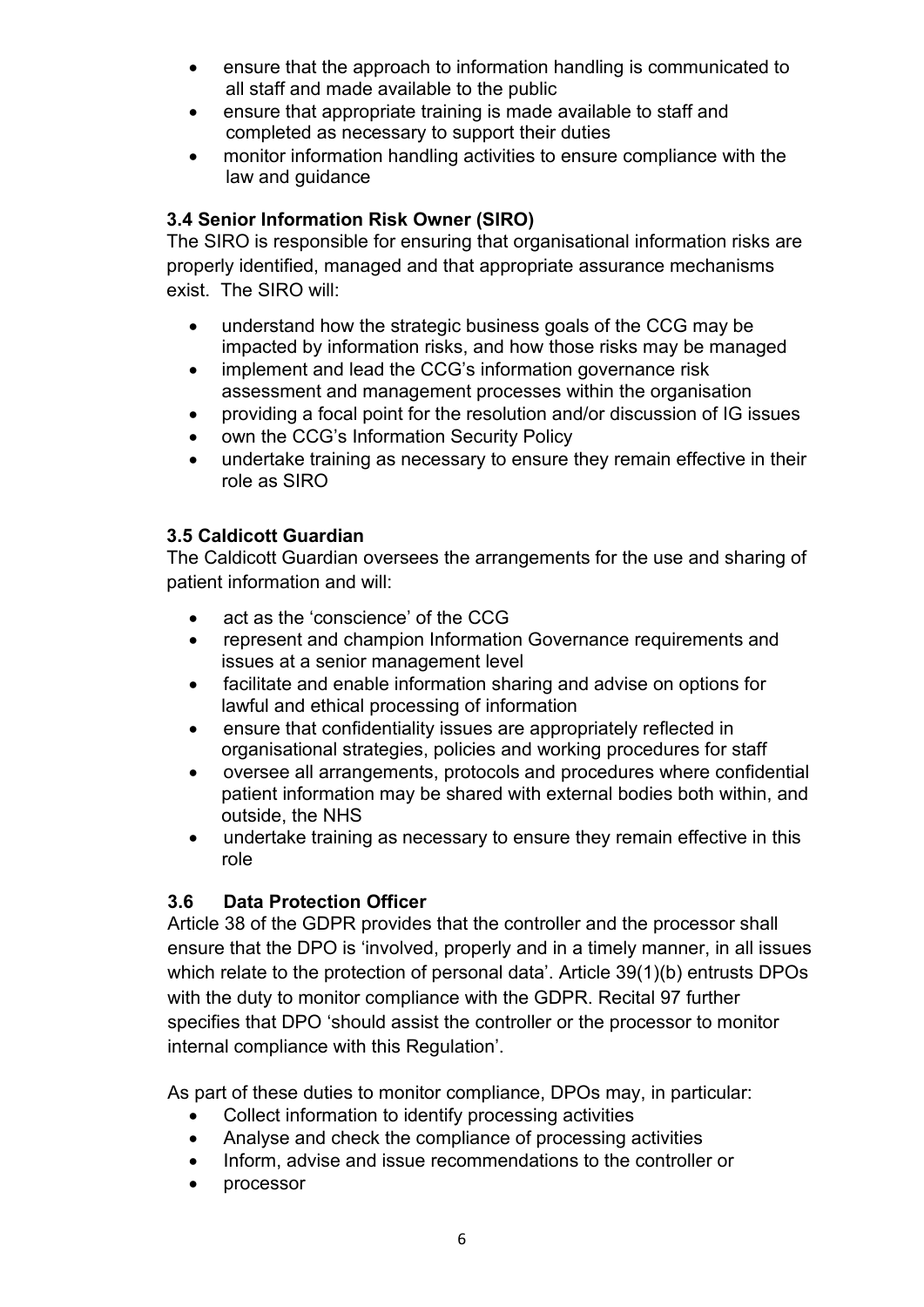## **3.7 Cyber Assurance and Compliance Manager**

Responsibilities of the Cyber Assurance and Compliance Manager include:

- Acting as a central point of contact on IT security within the organisation and for external organisations that has entered into an agreement for the provision of IT services by the CCG.
- Implementing an effective framework for the management of security.
- Assisting in the formulation of Information Security Policy and related policies.
- Advise on the content and implementation of the Information Security Programme.
- Co-ordinate IT security activities particularly those related to shared information systems or IT infrastructures.
- Liaise with external organisations on IT security matters, including representing the organisation on cross-community committees.
- Advising users of information systems, applications and Networks of their responsibilities.
- Creating, maintaining, giving guidance on and overseeing the implementation of IT Security.
- Ensuring that risks to IT systems are reduced to an acceptable level by applying security countermeasures identified following an assessment of the risk.
- Ensure breaches of policy and recommended actions are reported in line with organisation's procedures.

#### **3.8 Information Asset Owners and Administrators**

Information Asset Owners (IAO) are senior individuals involved in the running of their respective business functions and are directly accountable to the SIRO. IAOs must provide assurance that information risk is being managed effectively in respect of the information assets they are responsible for and that any new changes introduced to their business processes and systems undergo a privacy impact assessment.

An Information Asset Administrator (IAA) will have delegated responsibility for the operational use of an Asset.

#### **3.9 Managers**

All Managers within the CCG are responsible for ensuring that the policy and its supporting standards and guidelines are built into local processes and that there is on-going compliance.

#### **3.10 Employees**

Information Governance compliance is an obligation for all staff. Staff should note that there is a confidentiality clause in their contract and that they are required to participate in induction training, annual refresher training and awareness raising sessions carried out to inform/update staff on information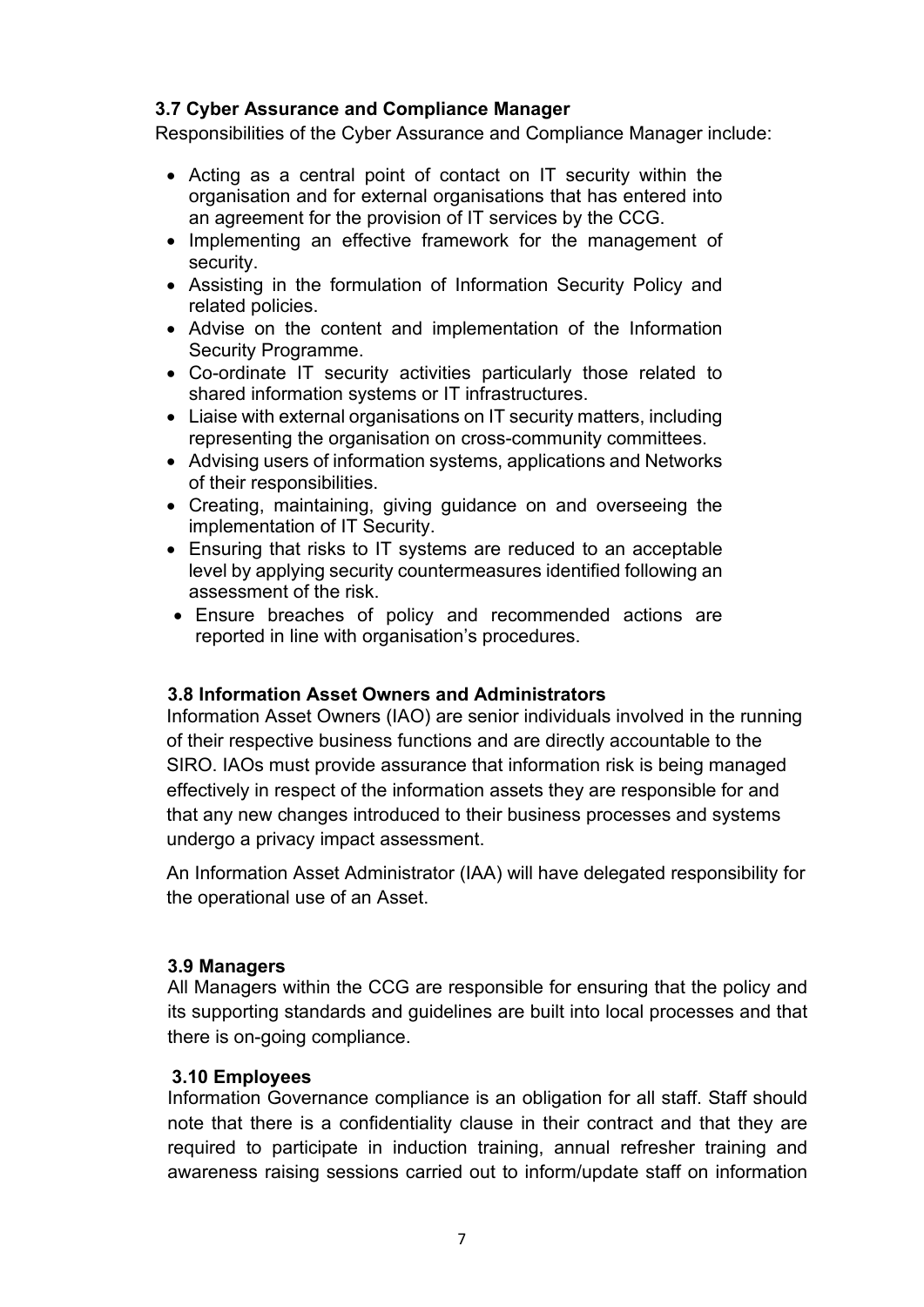governance issues. Any breach of confidentiality, inappropriate use of health, business or staff records or abuse of computer systems is a disciplinary offence, which could result in dismissal or termination of employment contract.

All employees are personally responsible for compliance with the law in relation to the General Data Protection Regulation (EU) 2016/679, Data Protection Act 2018 and the Common Law Duty of Confidentiality.

## **3.11 Third Party Contractors**

Contracts with third parties providing services to the CCG must include appropriate, detailed and explicit requirements regarding confidentiality and information governance to ensure that contractors are aware of their IG obligations. Further guidance is available from the CCG's Provider Contract and Commissioning Information Governance Assurance document.

## **3.12 Clinical Services**

All clinical services commissioned by or on behalf of the CCG will be required to:

- Have a suitable contract in place that defines the Data Controller / Processor relationship regarding the information required to effectively monitor commissioned services
- Provide sufficient guarantees that they are meeting the requirements of the General Data Protection Regulation and Data Protection Act when providing services including, but not limited to, Privacy notice, completion of the annual Data Security and Protection Toolkit as required and undertake an independent audit if requested, to be disclosed to the CCG in order to provide further assurance they have met expected **requirements**
- Ensure privacy notices make individuals aware of the CCG's role in Commissioning and the personal and special category data it may receive to undertake the role.
- Ensure that where any IG incidents occur that they are reported to the CCG via routes determined within the contract and in accordance with data protection legislation
- Set out expectations regarding providing information in relation to requests for information made under the Freedom of Information Act 2000
- Ensure inclusions regarding exit plans are addressed following transfer of services or decommission of service e.g. passing on data/deletion/ retention of data at end of the contract

## **3.13 Support services**

All support services that process information on behalf of the CCG will be required to:

• Ensure a suitable contract/SLA and or as a minimum a confidentiality agreement is in place to form a Data Controller to Data Processor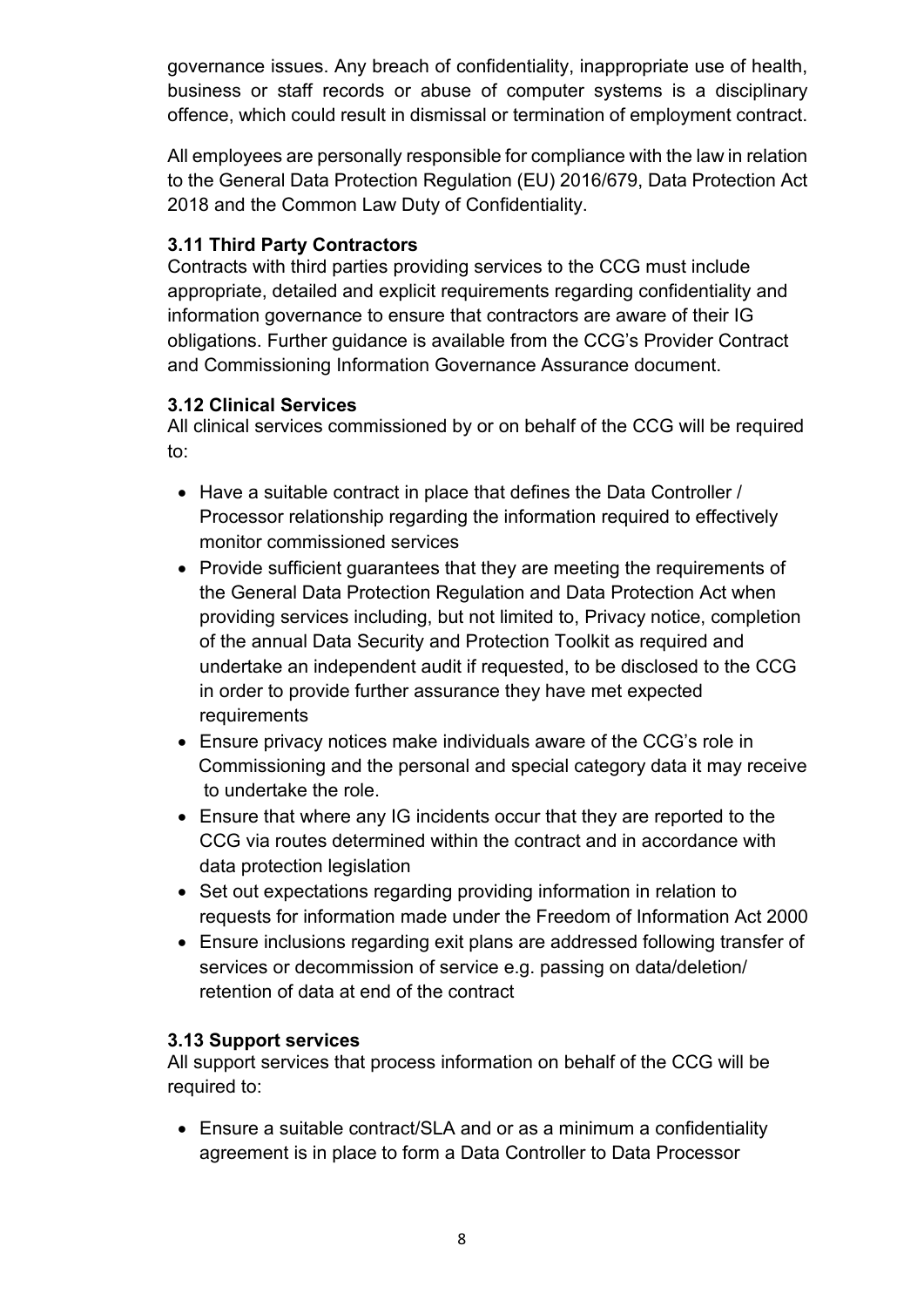relationship where Personal or Special Categories of Personal Data is managed on behalf of the CCG

- Provide sufficient guarantees that they are meeting the requirements of the General Data Protection Regulation and Data Protection Act when providing services including, but not limited to, Privacy notice, completion of the annual Data Security and Protection Toolkit as required and undertake an independent audit if requested, to be disclosed to the CCG in order to provide further assurance they have met expected requirements.
- Ensure that any new processing is within the remit of the contract or seek written confirmation if there is any ambiguity
- Report any known incidents or risks in relation to the use or management of information owned by the CCG and in accordance with Data Protection legislation
- Set out expectations regarding providing information in relation to requests for information made under the Freedom of Information Act 2000
- Ensure inclusions regarding Exit Plans are addressed following transfer of services or decommission of service e.g. passing on data/deletion/retention of data at end of the contract

## **4 Governance Arrangements**

The following governance arrangements have been agreed:

• Responsibility and accountability for Information Governance will be cascaded through the organisation via staff contracts, contracts with third parties, Information Asset Owner arrangements and Heads of Business Units.

## **5 Key Principles and Procedures**

#### **5.1Legal compliance**

The CCG recognises the need for an appropriate balance between openness and confidentiality in the management and use of information.

- The CCG regards all identifiable personal information relating to patients and staff as confidential except where national policy on accountability and openness requires otherwise as set out in the principles of the Human Rights Act and in the public interest
- Data Protection Impact Assessments will be completed where defined in the respective procedure.
- Information about the organisation will be available to the public in line with the Freedom of Information Act 2000, Environmental Information Regulations and Protection of Freedoms Act 2012 unless an exemption applies. The CCG will establish and maintain a Publication Scheme in line with legislation and guidance from the Information Commissioner.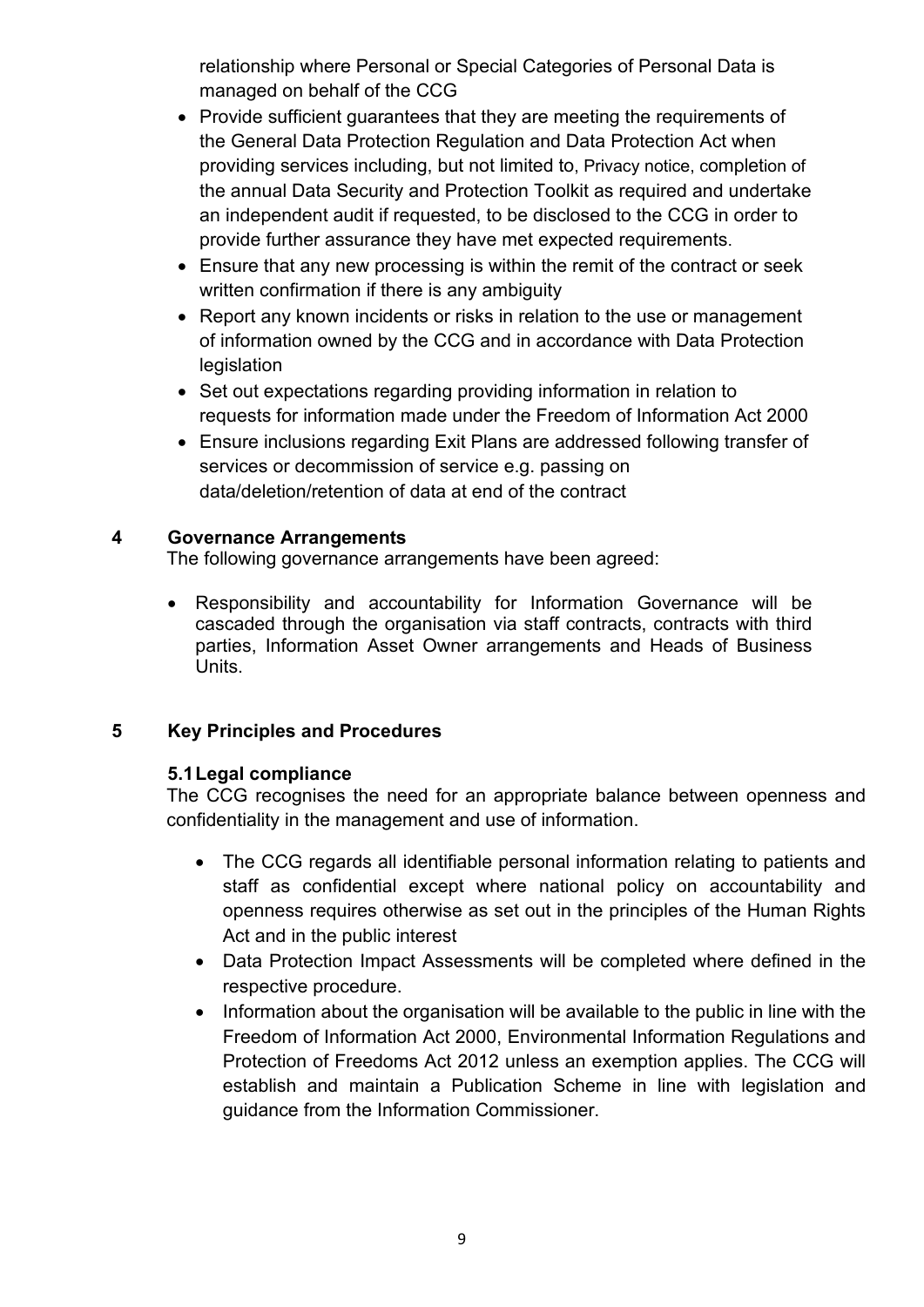- There will be clear procedures and arrangements for handling queries from patients, staff, other agencies and the public concerning personal and organisational information.
- The CCG will undertake or commission annual assessments and audits of its compliance with legal requirements as part of the annual review and submission of the DSPT and in line with changes and developments in legislation and guidance.
- Integrity of information will be developed, monitored and maintained to ensure that it is appropriate for the purposes intended.
- The CCG will establish and maintain policies to ensure compliance with the Data Protection legislation, Freedom of Information Act, Human Rights Act and the common law of confidentiality and associated guidance.
- The CCG will undertake annual assessments and audits (through the DSPT) of its policies, procedures and arrangements for openness.
- Patients will have ready access to information relating to their own health care under the UK General Data Protection Regulation and Data Protection Act 2018.
- The CCG will have clear procedures and arrangements for liaison with the press and broadcasting media
- The CCG will work with partner NHS bodies and other agencies to establish Information Sharing Protocols to inform the controlled and appropriate sharing of patient information with other agencies.
- Information Governance training is mandatory for all staff. This will include awareness and understanding of Caldicott principles and confidentiality, information security and data protection. Information Governance will be included in induction training for all new staff with completion of refresher training on an annual basis thereafter. The necessity and frequency of any further training will be Personal Development Review (PDR) based.
- The CCG will work in collaboration with the Local Counter Fraud Specialists and other related agencies to support their work in detecting and investigating fraudulent activity across the NHS.

## **5.2 Information Security**

- The CCG will establish and maintain policies for the effective and secure management of its information assets and resources
- The CCG will undertake or commission annual assessments and audits of its information and IT security arrangements as part of the annual review and submission of the DSPT and in line with changes and developments in legislation and guidance.
- The CCG will promote effective confidentiality and information security practice to its staff through policies, procedures and training.
- The CCG will establish and maintain incident reporting procedures and will monitor and investigate all reported instances of actual or potential breaches of confidentiality and security.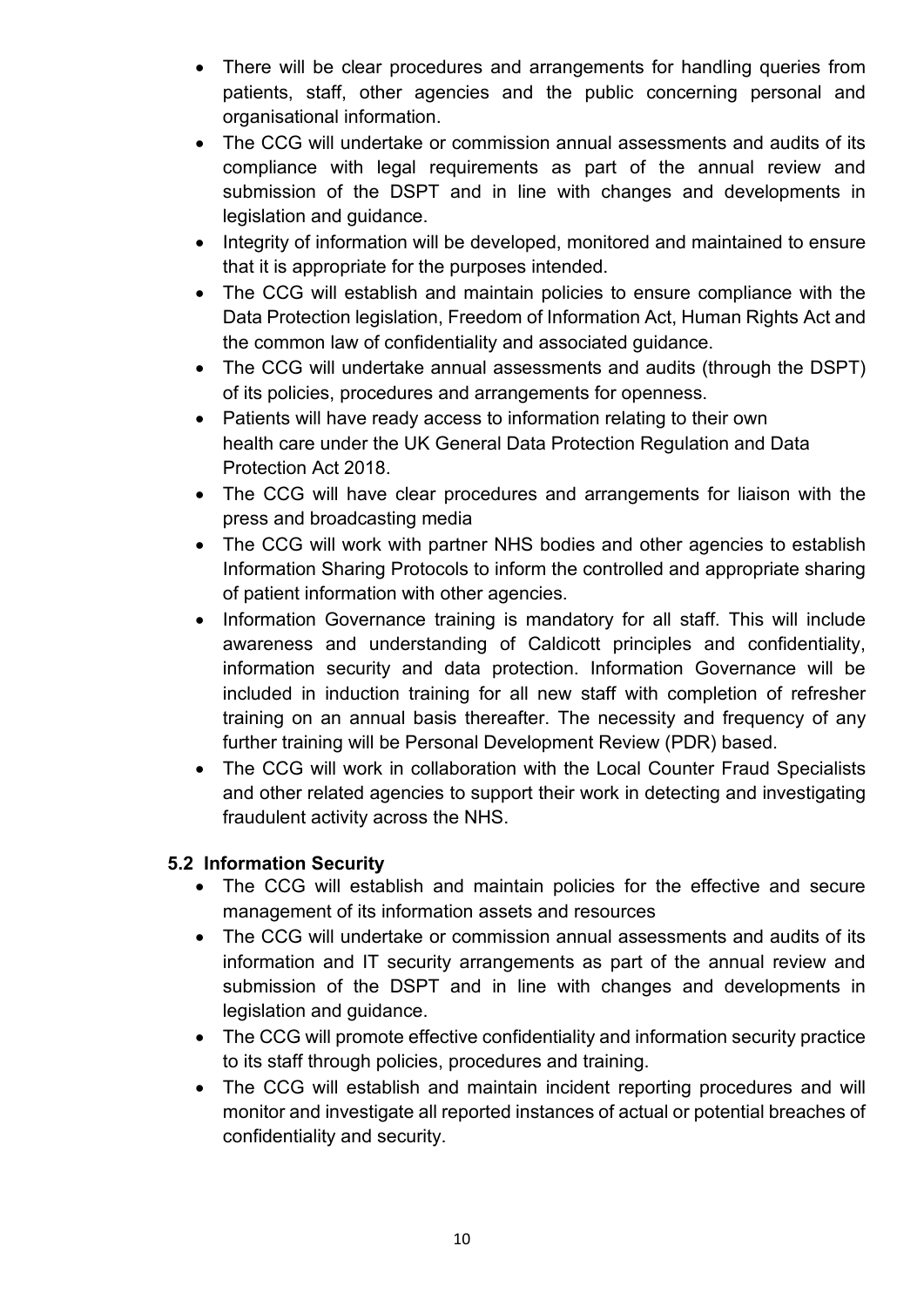- The CCG will appoint a Senior Information Risk Owner and assign responsibility to Information Asset Owners to manage information risk.
- The CCG will use pseudonymisation and anonymisation of personal data where appropriate to further restrict access to confidential information.
- All new projects, processes and systems (including software and hardware) which are introduced must meet confidentiality and data protection requirements. To enable the organisation to address the privacy concerns a Data Protection Impact Assessment will be carried out.

## **5.3 Clinical Information Assurance, Quality Assurance and Records Management**

- The CCG will establish and maintain policies and procedures for information quality assurance and the effective management of records
- The CCG will undertake or commission annual assessments and audits of its information quality and records management arrangements
- Managers are expected to take ownership of, and seek to improve of, the quality of information within their services
- Wherever possible, information quality should be assured at the point of collection
- The CCG will promote data quality through policies, procedures, user manual and training.
- Data standards will be set through clear and consistent definition of data items, in accordance with national standards.
- The CCG will establish a Records Management and Information Lifecycle Policy covering all aspects of records management and consistent with the Records Management Code of Practice 2021.

## **6 Training**

The CCG includes Data Security as part of its mandatory annual training for all staff.

- All staff are required to complete the Data Security Awareness Level 1 training module via Electronic Staff Record portal, attend face to face workshops or virtual training sessions via MS Teams.
- New staff must complete the Data Security awareness training within 10 days of their start.
- The CCG has identified other recommended training for staff members whose role has information governance responsibilities and requires further role specific training. Ad hoc training may be completed where an incident investigation requires this. Specific training needs are detailed within the IG Training Strategy.

## **7 Incident Management**

Information Governance and IT related incidents, including cyber security incidents, must be reported and managed through the CCG's Incident Management Policy and Serious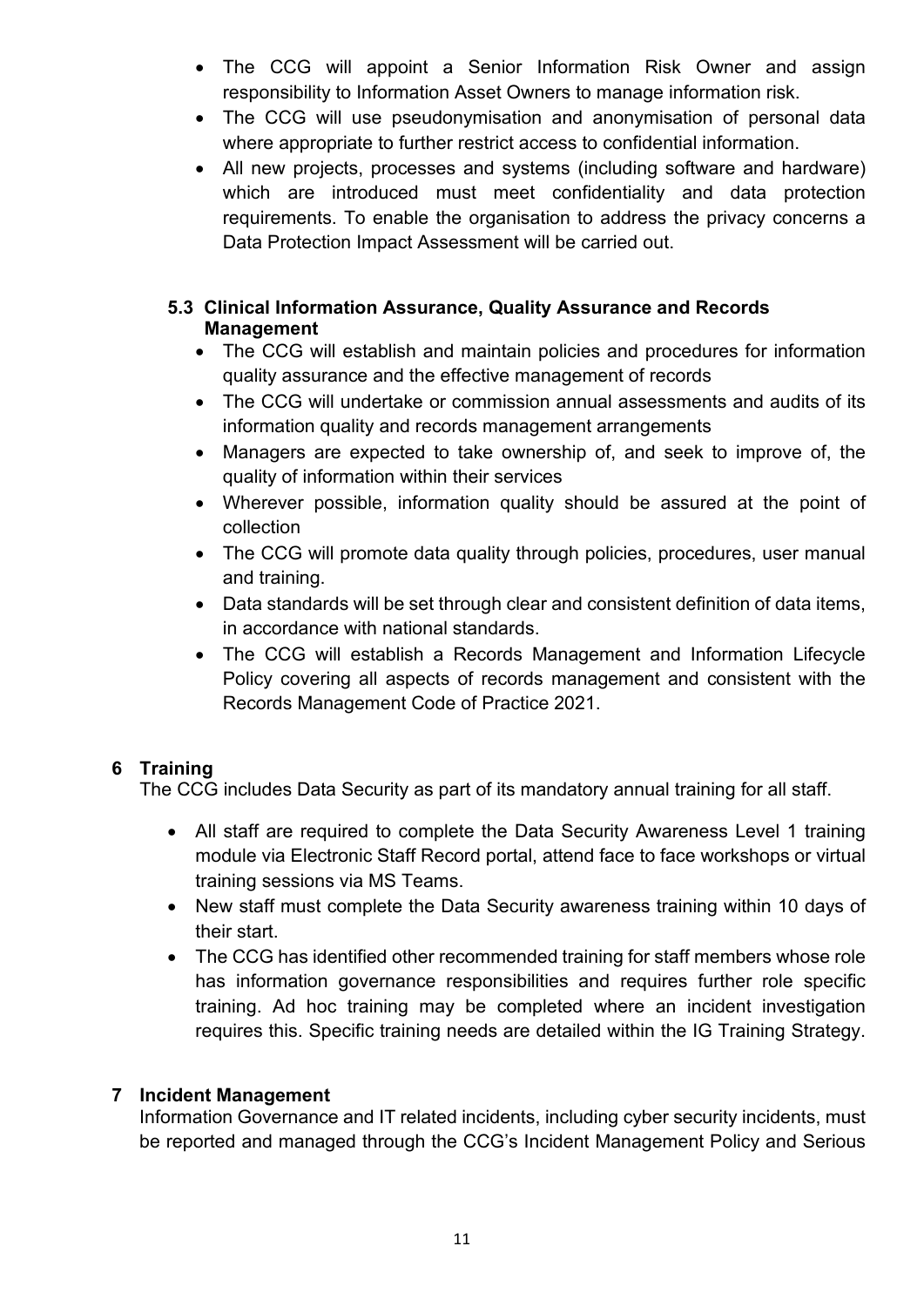Incident Policy. All incidents will be reviewed by the IG team and where necessary escalated to the DPO, SIRO and or the Caldicott Guardian

## **8 Monitoring Compliance and Effectiveness**

An assessment of compliance with the requirements in the DSPT will be undertaken each year. Annual assessments and proposed action/development plans will be presented to the CCG's Senior Information Risk Owner. The requirements are grouped into the following initiatives:

- 1. [Personal Confidential Data](https://www.dsptoolkit.nhs.uk/(X(1)S(cjydepewztaz1fuipv4ycffq))/Assessment#standard-1)
- 2. [Staff Responsibilities](https://www.dsptoolkit.nhs.uk/(X(1)S(cjydepewztaz1fuipv4ycffq))/Assessment#standard-2)
- 3. [Training](https://www.dsptoolkit.nhs.uk/(X(1)S(cjydepewztaz1fuipv4ycffq))/Assessment#standard-3)
- 4. [Managing Data Access](https://www.dsptoolkit.nhs.uk/(X(1)S(cjydepewztaz1fuipv4ycffq))/Assessment#standard-4)
- 5. [Process Reviews](https://www.dsptoolkit.nhs.uk/(X(1)S(cjydepewztaz1fuipv4ycffq))/Assessment#standard-5)
- 6. [Responding to Incidents](https://www.dsptoolkit.nhs.uk/(X(1)S(cjydepewztaz1fuipv4ycffq))/Assessment#standard-6)
- 7. [Continuity Planning](https://www.dsptoolkit.nhs.uk/(X(1)S(cjydepewztaz1fuipv4ycffq))/Assessment#standard-7)
- 8. [Unsupported Systems](https://www.dsptoolkit.nhs.uk/(X(1)S(cjydepewztaz1fuipv4ycffq))/Assessment#standard-8)
- 9. [IT Protection](https://www.dsptoolkit.nhs.uk/(X(1)S(cjydepewztaz1fuipv4ycffq))/Assessment#standard-9)
- 10. [Accountable Suppliers](https://www.dsptoolkit.nhs.uk/(X(1)S(cjydepewztaz1fuipv4ycffq))/Assessment#standard-10)

### **9 Associated Documentation**

The CCG will maintain the following key policies and procedures to support effective Information Governance:

- Individual Rights including Subject Access Request (Access to Health Records) Policy
- Confidentiality and Data Protection Policy
- Freedom of Information Act and Environmental Regulations Policy
- Information Governance Policy and Management Framework
- Information Security Policy
- Records Management Policy
- Acceptable Use Policy

Supplementary to the key policies listed above, the CCG will also maintain the following policies and guidelines:

- Confidentiality Code of Conduct
- Email Policy
- Internet and Social Media Policy
- Data Protection Impact Assessment Procedure
- Network Security Policy

#### **10 Implementation and Dissemination**

All the Information Governance policies and procedures will be made available in electronic format and will be located on the CCG website. Any updates/new policies/procedures are approved by the Audit Committee following consideration at the IG/BI/IT Committee and are communicated to staff via the staff E-bulletin and staff briefings.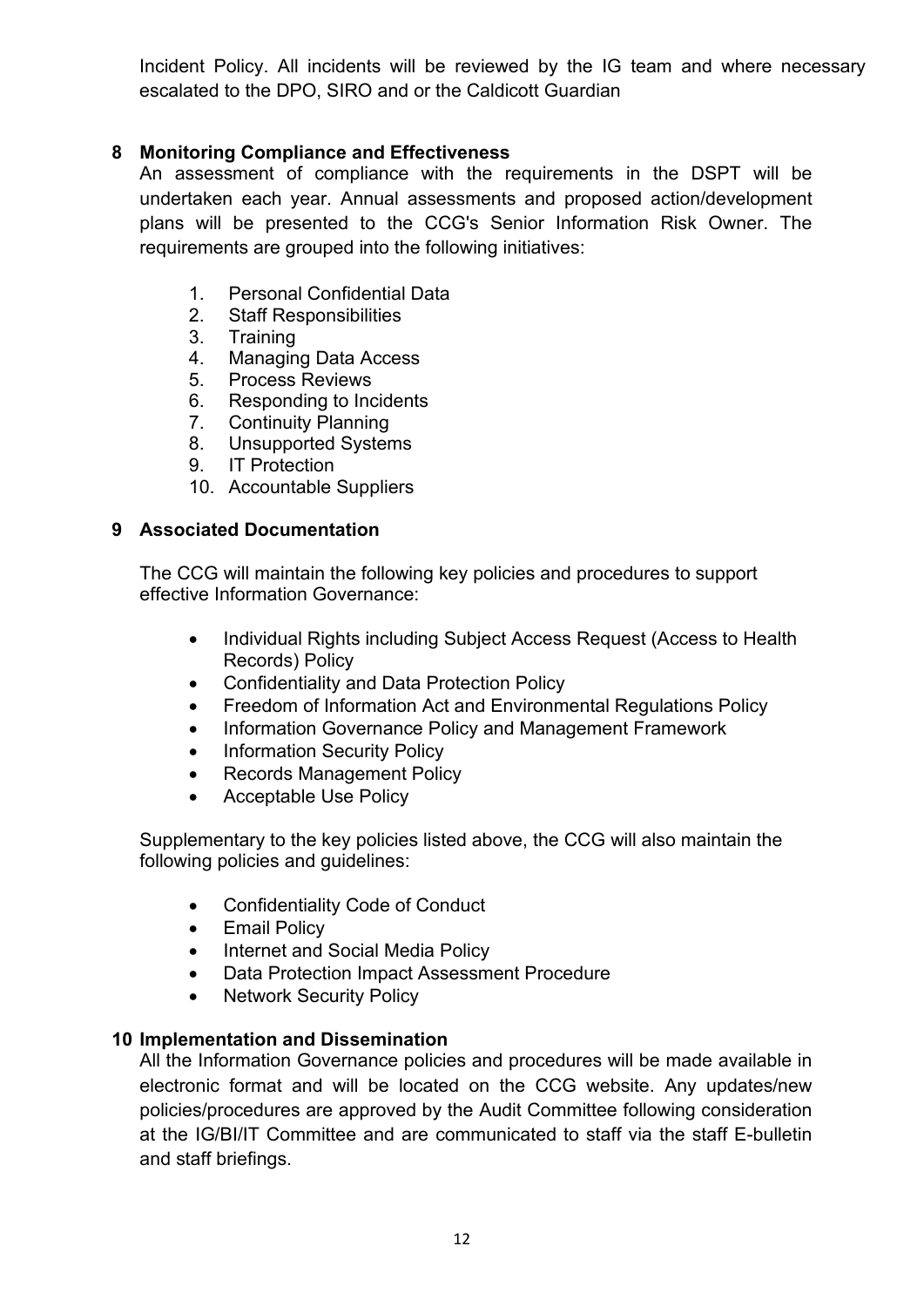Every new member of staff will be directed to the policy pages on the internet as part of the induction process.

# **11 Review**

This policy will be reviewed every year or in line with changes to relevant legislation or national guidance.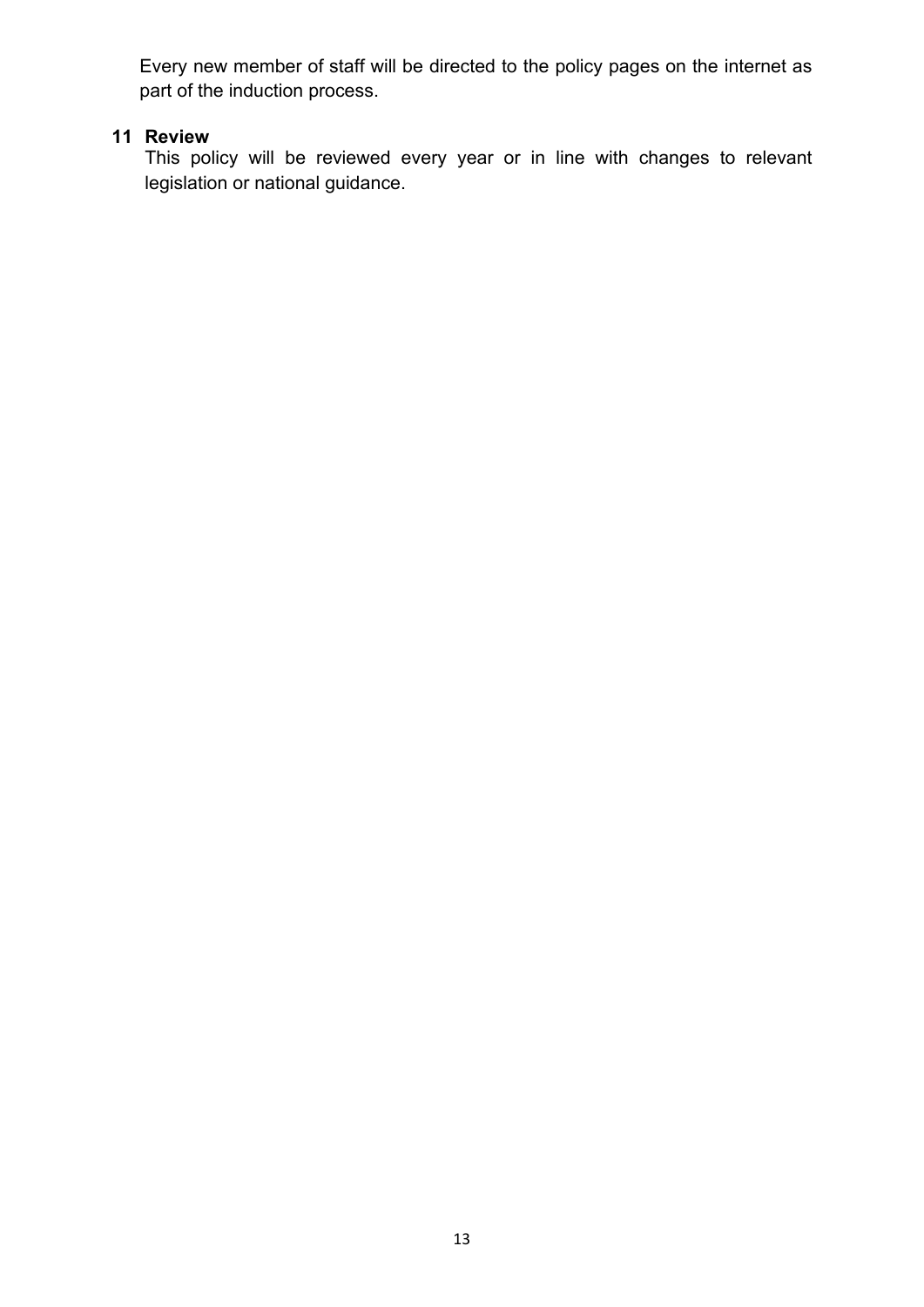## **APPENDIX 1: DOCUMENTED ACTION PLAN FOR RAISING STAFF AWARENESS**

The Data Security and Protection Toolkit requires organisations providing health and social care services to have a documented action to promote staff awareness of information governance standards, inform staff of their responsibilities and the consequences of misconduct and advise staff their compliance with IG requirements will be checked and monitored

There are 10 standards that need to be met within the DSPT.

The DSPT assertions below identify the requirements that are required to meet some of the assertions and will be incorporated into the CCG's Information Governance work programme.

| Key messages to be communicated to staff<br>and made available throughout the<br>organisations                 | <b>Examples of suitable evidence</b>                                                                                                                                                                                                                                                                               | <b>Delivery Method</b>                             |
|----------------------------------------------------------------------------------------------------------------|--------------------------------------------------------------------------------------------------------------------------------------------------------------------------------------------------------------------------------------------------------------------------------------------------------------------|----------------------------------------------------|
| IG Policies have been communicated to<br>appropriate staff and made available throughout<br>the organisation   | Selection of Policies - Information Governance<br>Policy; Confidentiality and Data Protection<br>Policy; Information Security Policy; Records<br>Management Policy; Freedom of Information<br>Policy                                                                                                               | All policies available on the<br>Internet/extranet |
| Data Security Awareness and Mandatory<br>Training for all staff. Additional training for staff<br>in key roles | Training Needs Analysis to cover mandatory<br>Data Security Awareness Training/additional<br>training for key staff groups/Induction<br>Programme for New Starters/Training<br>materials/documented training<br>programme/Training Records/Test of<br>Comprehension/Reports evidencing numbers of<br>staff trained | E-Learning Tool/ Face to Face /<br><b>MS Teams</b> |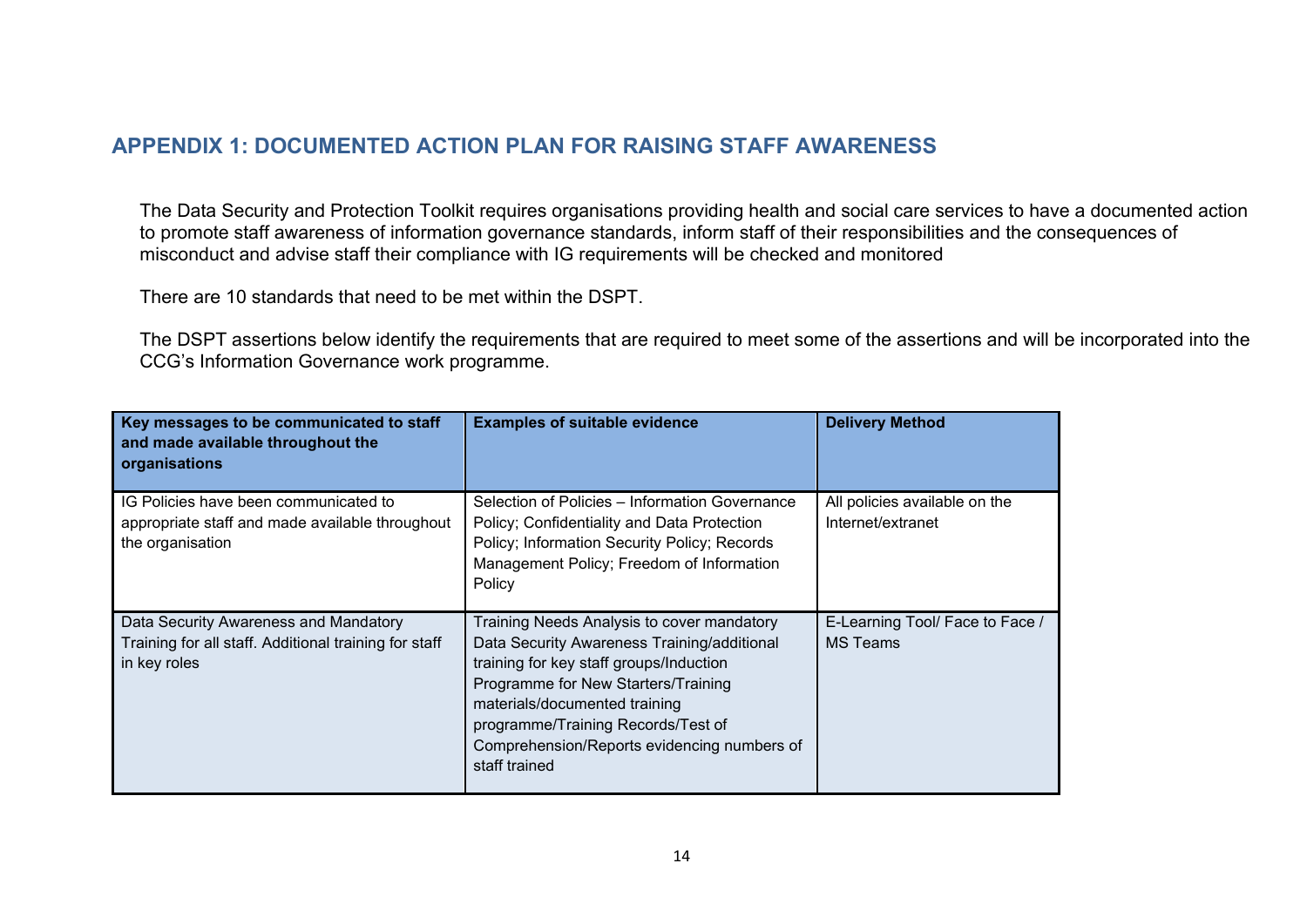| Key messages to be communicated to staff<br>and made available throughout the<br>organisations                                                                                                                                                                                                      | <b>Examples of suitable evidence</b>                                                                                                                                              | <b>Delivery Method</b>                                                                                                                |
|-----------------------------------------------------------------------------------------------------------------------------------------------------------------------------------------------------------------------------------------------------------------------------------------------------|-----------------------------------------------------------------------------------------------------------------------------------------------------------------------------------|---------------------------------------------------------------------------------------------------------------------------------------|
| All staff members with the potential to access<br>confidentiality personal information have been<br>informed that monitoring and auditing of access<br>is being carried out, of the need for compliance<br>with confidentiality and security procedures and<br>the sanctions for failure to comply. | Confidentiality clause in staff contract;<br>Information Governance policies; Data Security<br>Awareness training; acceptable use banner                                          | Internet/team meetings, staff<br>briefing materials, IG<br>compliance spot checks<br>undertaken where possible,<br><b>CCG Website</b> |
| All staff members that are likely to introduce new<br>information processes or information assets are<br>effectively informed about the requirement to<br>obtain approval from the SIRO / Data Protection<br>Officer / IG team at the proposal stage of the<br>new process or information asset.    | Data Protection Impact Assessment procedure                                                                                                                                       | CCG Website/team meetings,<br>staff briefing materials                                                                                |
| Employees are informed of the nature and<br>source of any information stored about them,<br>how it will be used, who it will be disclosed to;<br>and their data protection rights regarding access<br>and sharing of the personal information                                                       | The CCG's Website provides information on how<br>personal information is stored, used and shared<br>and informs individuals about their rights in<br>relation to that information | Privacy notice on website<br><b>Confidentiality and Data</b><br>Protection policy on internet                                         |
| All staff assigned responsibility for Information<br>Security have been appropriately trained to carry<br>out their role                                                                                                                                                                            | <b>Information Governance Management</b><br><b>Framework Policy</b>                                                                                                               | Training attendance lists/existing<br>qualifications                                                                                  |
| Staff members have been informed of the<br>incident reporting procedures and in particular of<br>their own responsibilities for reporting incidents<br>and near-misses                                                                                                                              | Documented incident management and report<br>procedures and training on how to report an<br>incident on Datix                                                                     | <b>CCG Website</b>                                                                                                                    |